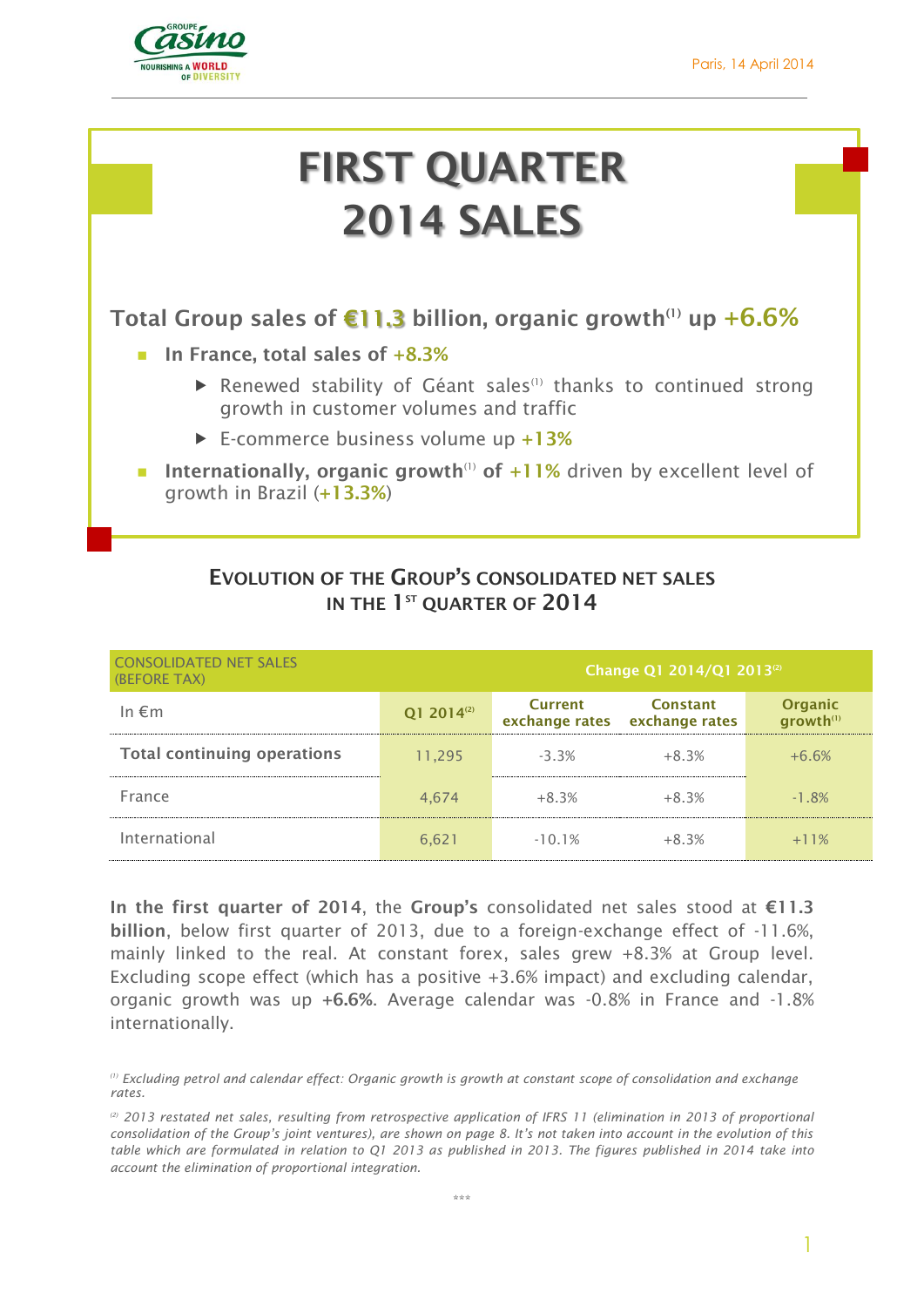

## **SUMMARY OF Q1 2014 TRADING**

## **IN FRANCE, GROWTH IN GÉANT FOOD SAME-STORE SALES(1) (+3.1%) AND POSITIVE NON-FOOD VOLUMES IN MARCH; E-COMMERCE BUSINESS VOLUME UP +13% WITH VERY STRONG MARKETPLACE DEVELOPMENT**

**In France**, total sales in Q1 stood at €4,674 million, up **+8.3%**, mainly due to the effect of the 100% consolidation of Monoprix, and down -1.8% on an organic growth basis<sup>(1)</sup>.

- **Same-store sales<sup>(1)</sup>** at the Géant hypermarkets continued to improve and are now stable (vs -2% in T4 2013), buoyed by strong growth in volumes (+7% vs +5.6% in Q4 2013) and traffic (+4.2% vs +2.1% in Q4 2013). Food sales were up +3.1%. Non-food volumes turned positive again in March.
- **Casino Supermarket** sales were in line with the trend in Q4 2013, reflecting the price cuts. Traffic was up +2.2% and volumes were stable over the period.
- **Monoprix** sales posted growth of +0.6% on an organic basis excluding petrol and calendar effects.
- **Franprix-Leader Price** total sales fell due to repositioning of Leader Price price indices and equity accounting of Geimex $(2)$ .
- **The business volume of e-commerce** in France grew by +13% in the first quarter 2014. This growth was provided mainly by strong development of the marketplace, where business grew by +89% in Q1. Ramp-up of the marketplace within e-commerce activities has been fast (it represented 18% of total volumes in Q1 and 21% early April), benefiting from the priority granted in the early phase of deployment.

## **INTERNATIONALLY, CONTINUED STRONG ORGANIC GROWTH(1) DRIVEN BY BRAZIL**

International subsidiaries posted another quarter of strong organic growth $(1)$  at **+11%**. Same-store sales excluding calendar effect increased by **+6.6%** of which +8.7% was in Brazil. Globally, international sales were down -10.1% due to a significant foreign-exchange effect (-18.4%).

- **E** Latin America posted robust organic growth<sup>(1)</sup> of +12.3%, driven by GPA's good performance and dynamic expansion in **Brazil.**
- **n** Organic growth<sup>(1)</sup> in Asia remained positive at +5.2% despite the macroeconomic and political situation in Thailand.

*<sup>(1)</sup> Excluding petrol and calendar effect.*

*<sup>(2)</sup> 50% owned by Casino. Geimex operates the Leader Price brand internationally.*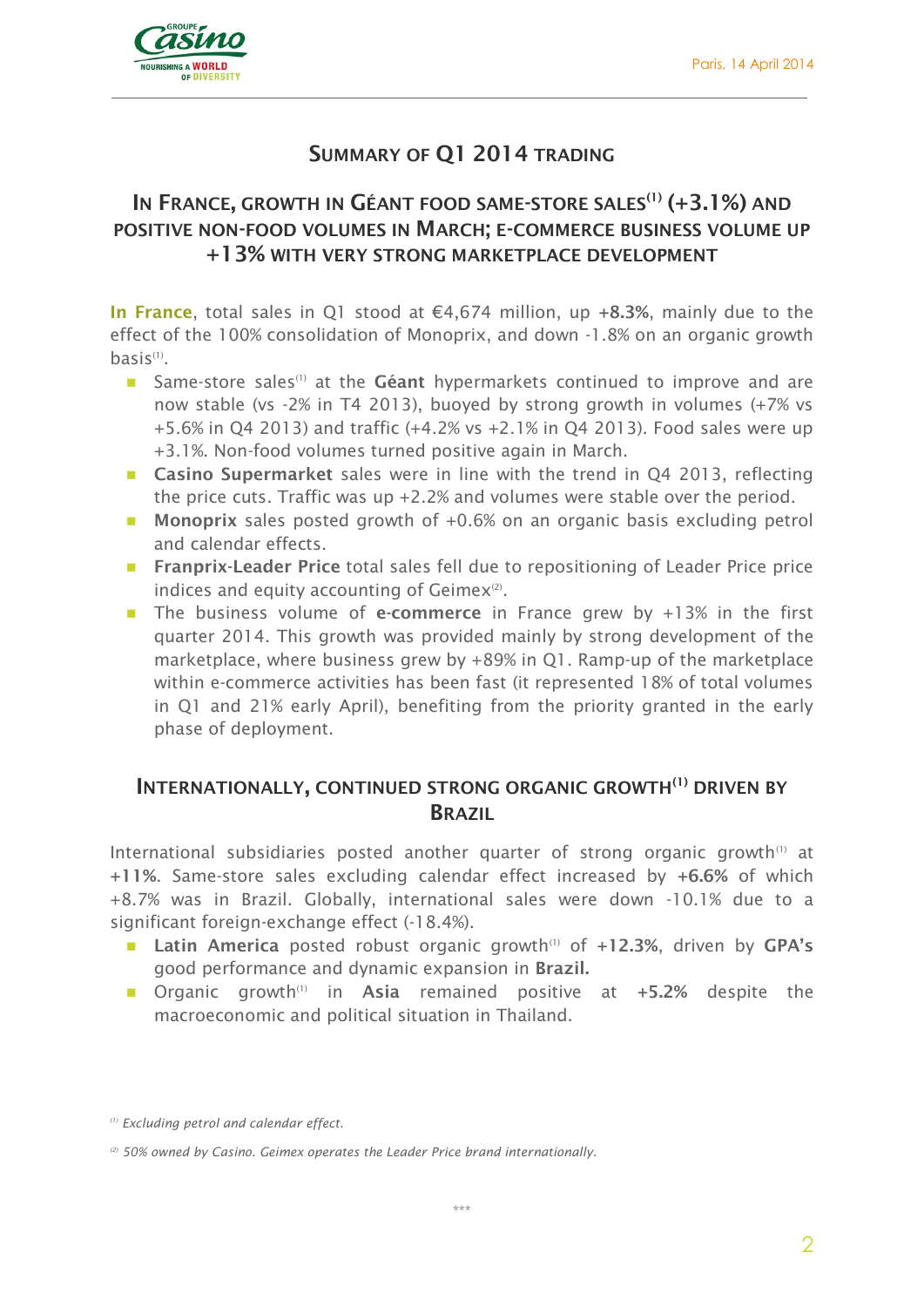

## **FRANCE: BANNERS' PERFORMANCE - Q1 2014**

Sales in **France** stood at **€4,674 million** in Q1 2014, up +8.3%.

| <b>SALES GROWTH<sup>(2)</sup></b> |         |         | <b>Total growth</b> | Organic growth <sup>11</sup> | Organic growth <sup>(1)</sup> |
|-----------------------------------|---------|---------|---------------------|------------------------------|-------------------------------|
| $(in \in m)$                      | Q1 2013 | Q1 2014 | Q1 2014             | 01 2014                      | Q4 2013                       |
| Net sales before tax - France     | 4,314.7 | 4,674.2 | $+8.3%$             | $-1.8%$                      | $-1.4%$                       |
| o/w Géant Casino hypermarkets     | 1,122.3 | 1,094.7 | $-2.5%$             | $+0.1%$                      | $-1.7%$                       |
| o/w Casino supermarkets           | 821.1   | 786.2   | $-4.3%$             | $-2.9%$                      | $-2.9%$                       |
| o/w Proximity stores              | 340.7   | 318.8   | $-6.4%$             | $-6%$                        | $-3%$                         |
| o/w Franprix - Leader Price       | 1.078.9 | 1,031.7 | $-4.4%$             | $-5.3%$                      | $-4.9%$                       |
| o/w Monoprix                      | 504.5   | 1,010.5 | $+100.3%$           | $+0.6%$                      | $+0.9%$                       |
| o/w e-commerce                    | 337.2   | 357.7   | $+6.1%$             | $+4.8%$                      | $+10.2%$                      |
| Business volume of e-commerce     | 368.9   | 416.7   | $+13%$              | n/a                          | n/a                           |

| <b>CHANGE IN SAME-STORE SALES, EXCL.</b><br><b>PETROL</b> |                        |                            | <b>Excluding calendar effect</b> |          |
|-----------------------------------------------------------|------------------------|----------------------------|----------------------------------|----------|
| $(in \in m)$                                              | O <sub>1</sub><br>2014 | Q1 2014<br>calendar effect | Q1 2014                          | Q4 2013  |
| Géant Casino hypermarkets                                 | $-1.6%$                | $-1.5%$                    | $0.1\%$                          | $-2%$    |
| Casino supermarkets                                       | $-3.4%$                | $-0.9\%$                   | $-25%$                           | $-27\%$  |
| Franprix                                                  | $-3.4%$                | $+0.3%$                    | $-37\%$                          | $-24%$   |
| Leader Price                                              | $-9.5%$                | $-0.5%$                    | $-9%$                            | $-7.6%$  |
| Monoprix                                                  | $-1, 2\%$              | $-0.4\%$                   | $-0.8\%$                         | $-0.8\%$ |

*(1) Excluding petrol and calendar effect: Organic growth is growth at constant scope and exchange rates.*

*(2) Net sales for Q1 2013 as published in 2013; the lower 2013 net sales, resulting from retrospective application of IFRS 11 (elimination in 2013 of proportional consolidation of the Group's joint ventures), are shown on page 8. It's not taken into account in the evolution of this table which are formulated in relation to Q1 2013 as published in 2013. The figures published in 2014 take into account the elimination of proportional integration.*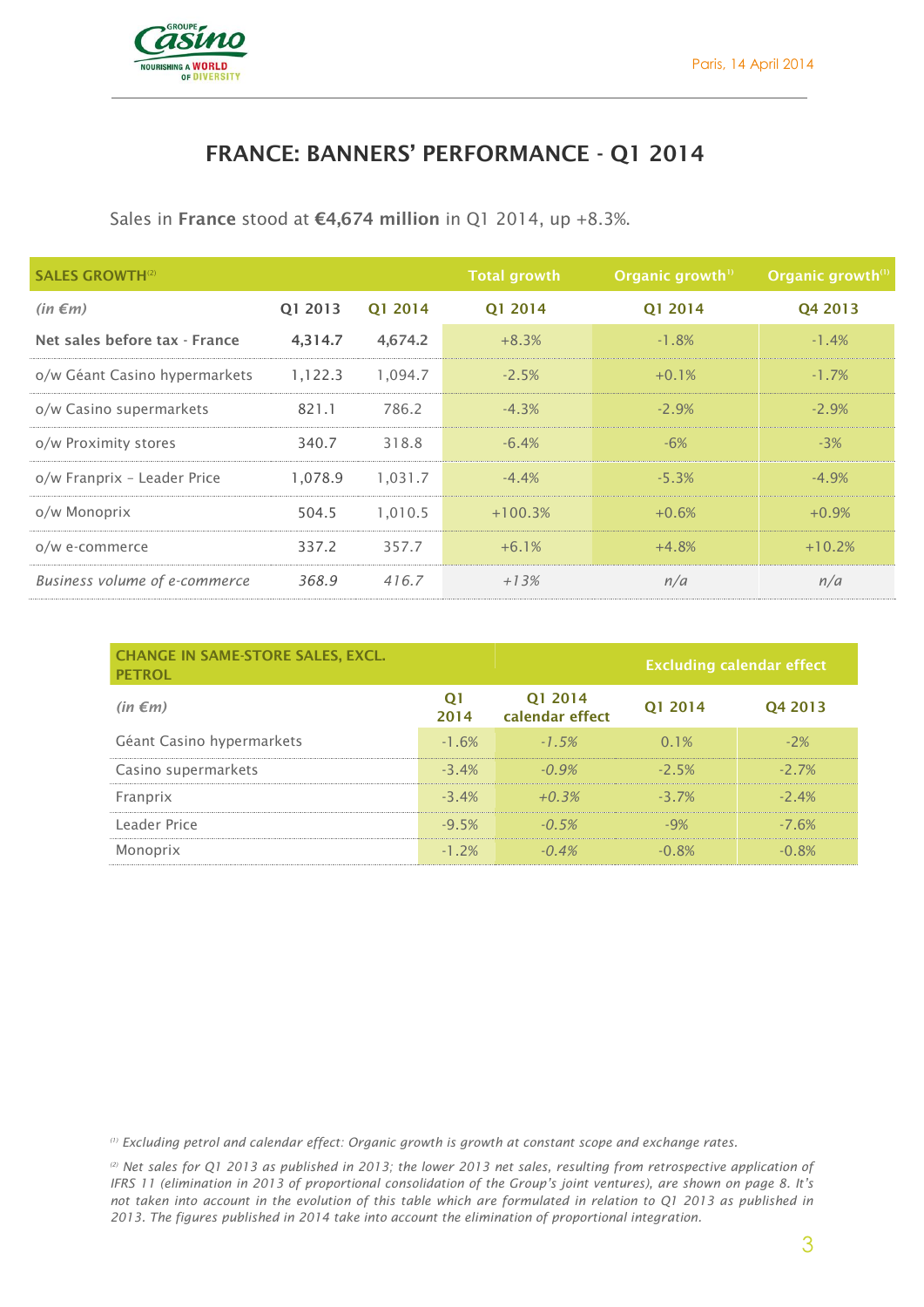

#### **Géant Casino**

The improvement in same-store sales of **Géant** hypermarkets, excluding calendar effect, began in Q4 2013 and continued during Q1 2014 within sales excluding petrol now stabilised over the period (vs -2% in Q4 2013).

Growth in volumes  $+7\%$  (vs  $+5.6\%$  in Q4 2013) and traffic  $+4.2\%$  (vs  $+2.1\%$  in Q4 2013) continued to rise in Q1 2014.

Same-store food sales excluding calendar effect were up +3.1%. Non-food volumes turned positive again in March.

#### **Casino Supermarkets**

The change in same-store sales at **Casino Supermarkets** excluding calendar effect was in line with Q4 2013 (-2.5% in Q1 2014 vs -2.7% in Q4 2013), reflecting price cuts. Traffic was positive, a sequential improvement (+2.2% in Q1 2014 vs +1.1% in Q4 2013), and volumes were stable over the period.

#### **Proximity**

Organic growth excluding calendar effect at **Proximity** stores was down -6%. The brand pushed ahead with the rationalisation of its store network, including the progressive conversion of Petit Casino stores into Casino Shops and the relaunch of the Spar and Vival franchise networks. Almost all Coop d'Alsace stores are now out of the network.

#### **Franprix – Leader Price**

Same-store sales at **Franprix** fell -3.7% excluding calendar effect over the quarter. The banner is continuing the rollout of its loyalty card and its store renovation programme. Following the integration of some Norma stores, total sales were down -2.6%.

**Leader Price** is now the cheapest brand on the market according to independent panellists. Same-store sales excluding calendar effect, which include the full effect of the price cuts initiated at the end of 2013, declined by -9%. Traffic remained negative but improved progressively in Q1 to reach -1.5% in March.

Total sales at **Leader Price** were down -1.7%. It benefited during the quarter from expansion (46 integrated stores opened).

Total sales at **Franprix-Leader Price** were impacted by equity accounting of Geimex in 2014 (50% owned by Casino), which operates the Leader Price brand internationally.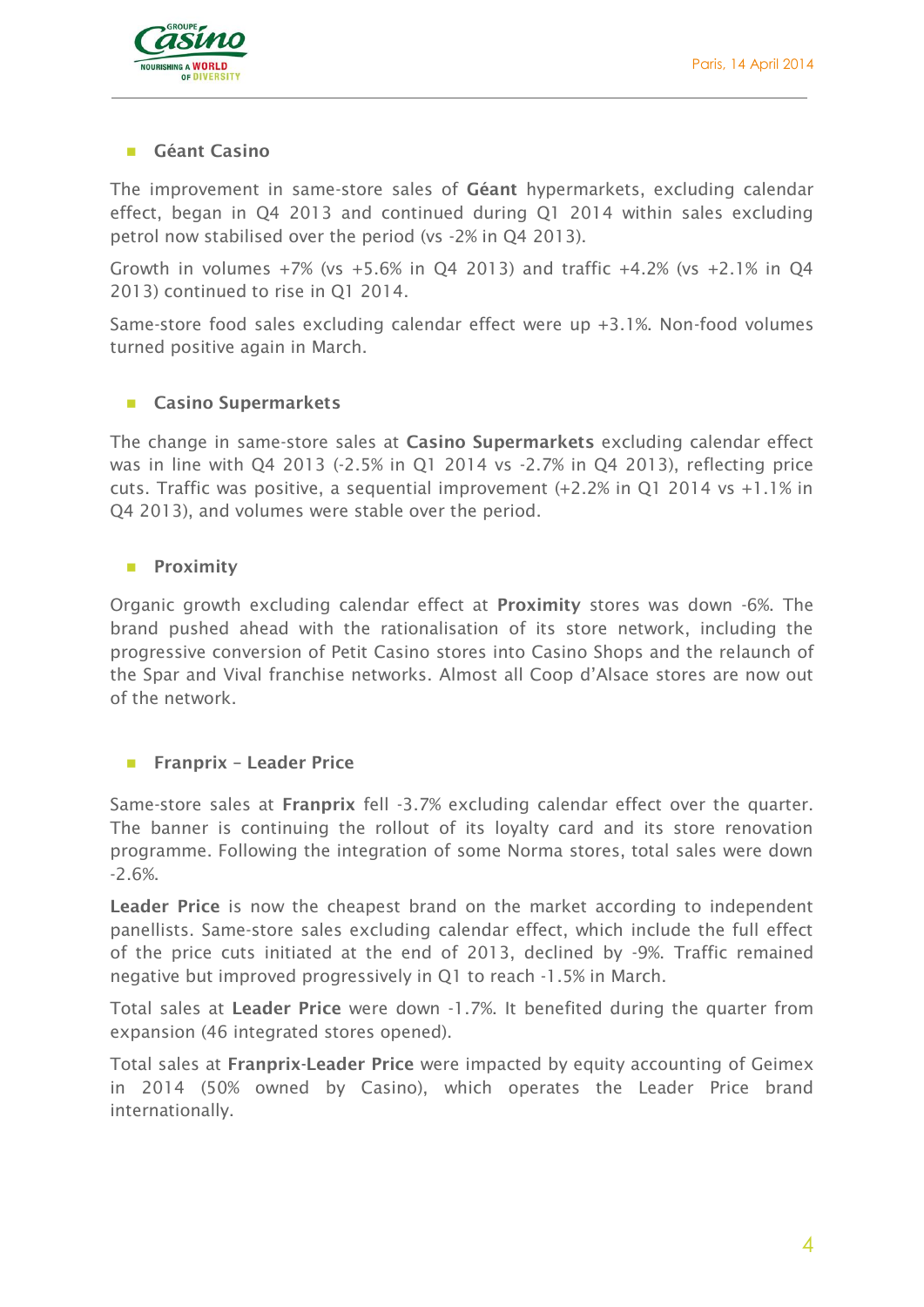

#### **Monoprix**

In Q1 2014, **Monoprix** sales posted growth of +0.6% on an organic basis excluding petrol and calendar effect. This growth was sustained by solid performances from Monop' and Naturalia. Franchise expansion was vigorous both in France (+5 stores) and internationally (+8 stores).

#### **E-commerce (Cdiscount and Monshowroom)**

The volume of **e-commerce** business in France grew by +13% in the first quarter 2014. This growth was provided mainly by strong development of the marketplace, where business grew by +89% in Q1. Ram-up of the marketplace within e-commerce activities has been fast (it represents 18% of total volumes in Q1 and 21% early April), benefiting from the priority granted in the initial phase of deployment.

Cdiscount now has 7.8 million offers and 3,750 vendors. Otherwise, Cdiscount now offers over 15,000 collection points in France.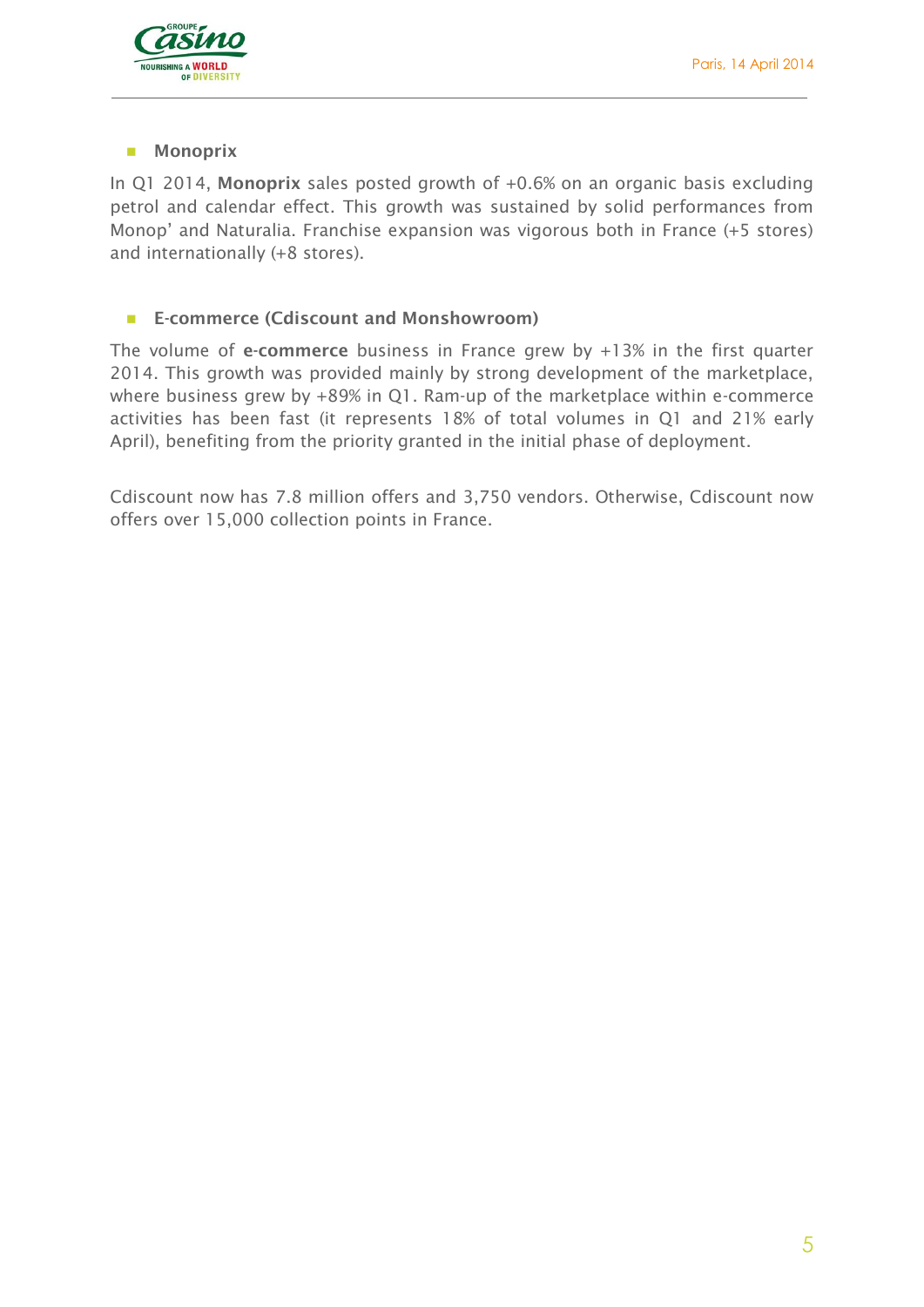

## **INTERNATIONAL: PERFORMANCE OF INTERNATIONAL SUBSIDIARIES IN THE FIRST QUARTER OF 2014**

International **organic growth** excluding petrol and calendar effect was up again at **+11%**, driven mainly by activity in Brazil (+13.3% in Q1 2014).

The change in the **average exchange rates** had a negative effect of **-18.4%**, caused mainly by the sharp depreciation of the Brazilian real against the euro since the second half of 2013.

|                                 | <b>Total</b><br>growth | Organic<br>growth excl.<br>petrol | Organic<br>growth excl.<br>petrol and<br>calendar effect | Same-store<br>growth<br>excl. petrol | Same-store<br>growth<br>excl. petrol and<br>calendar effect |
|---------------------------------|------------------------|-----------------------------------|----------------------------------------------------------|--------------------------------------|-------------------------------------------------------------|
| Latin<br>America <sup>(2)</sup> | $-10.7%$               | $+10.5%$                          | $+12.3%$                                                 | $+6.1%$                              | $+7.9%$                                                     |
| Asia                            | $-7.1%$                | $+4.3%$                           | $+5.2%$                                                  | $-2.3%$                              | $-1.4%$                                                     |

## **Change in international sales in the 1st quarter of 2014**

In Latin America, same-store sales<sup>(1)</sup> grew by +7.9%, driven by GPA's solid performance. Organic growth<sup>(1)</sup> totalled  $+12.3%$ , boosted by dynamic same-store sales performance and on-going expansion. Sales converted into euro were down - 20.1% mainly due to foreign-exchange effects. An additional impact came from a calendar effect of -1.3% in Brazil (of which -2.4% for GPA Food) and -5.5% in Colombia due to a later Easter, and more particularly for **Exito** to the shifting of its Anniversary marketing campaign in Q2 this year (vs Q1 in 2013).

#### **GPA**

In Brazil, **GPA**'s same-store sales excluding calendar effect posted growth of +8.7%.

GPA Food same-store sales excluding calendar effect were up +7%, boosted mainly by strong cash & carry growth (Assai). Buoyant expansion in Q1 2014 saw the opening of 6 Minimercardo, 3 Extra Hyper and 2 Assai stores.

Viaverejo same-store sales grew +3.8% on a high base in Q1 2013.

Nova Pontocom (e-commerce) grew very strongly (+52.6%).

*<sup>(1)</sup> Excluding petrol and calendar effect.*

*<sup>(2)</sup> Q1 2013 net sales as published in 2013; 2013 net sales adjusted for retrospective application of IRFS 11 (elimination of proportional consolidation of the Group's joint ventures) are shown on page 8.*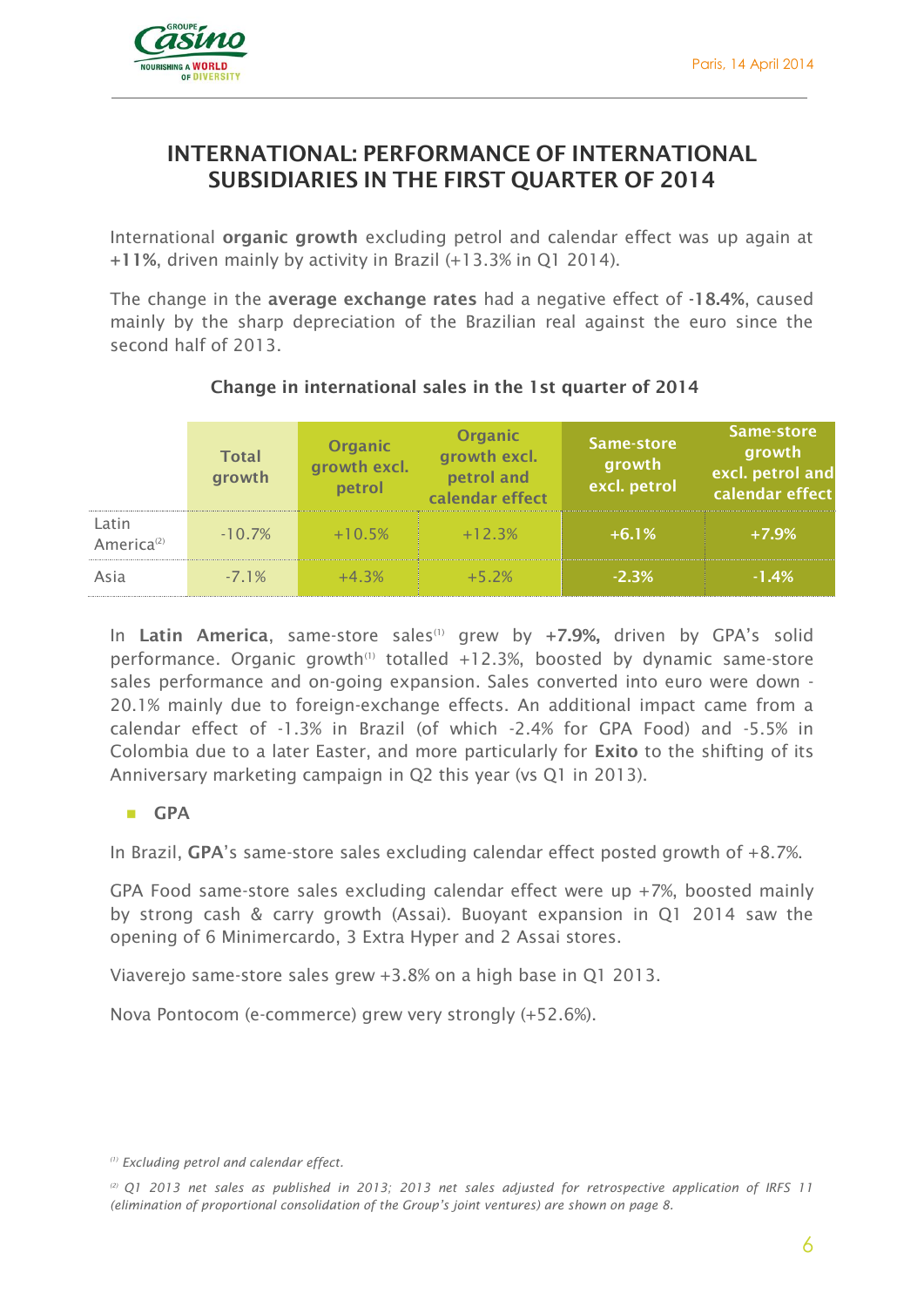

#### **Exito Group**

Organic growth in **Exito** sales excluding petrol and calendar effect was positive and benefited from expansion, despite equity accounting of Disco. Exito continued to develop its network of affiliate stores, with a total of 379 "Aliados" stores at the end of the quarter. Exito also acquired a shopping mall and opened 6 stores, including 4 Surtimax and 1 Exito Express.

The **Cdiscount Colombia** website was launched on 29 January 2014.

*Exito will publish its Q1 results on 28 April 2014.*

In Asia, organic sales growth<sup>(1)</sup> stood at +5.2%, despite the macroeconomic and political situation in Thailand. Total sales fell **-7.1%,** after taking into account a negative foreign exchange effect of **-11.4%**.

The **Cdiscount Thailand** and **Vietnam** websites went live in February.

#### **Big C Thailand**

**Big C** posted organic growth<sup>(1)</sup> of  $+3.3\%$  in Q1 2014 (vs  $+2.1\%$  in Q4 2013). Expansion was boosted by the opening of 17 Mini Big C stores and the conversion of a Big C hypermarket into a Jumbo store (cash & carry). Same-store sales were down -2.1% excluding calendar effect (vs -4.7% in Q4 2013).

#### **Big C Vietnam**

**Big C Vietnam** organic sales<sup>(1)</sup> were up +16.8%, mainly due to a solid performance by the stores opened in 2013.

#### **ANALYST AND INVESTOR CONTACTS**

**Régine GAGGIOLI** Tel: +33 (0)1 53 65 64 17 [rgaggioli@groupe-casino.fr](mailto:rgaggioli@groupe-casino.fr) **or**

+33 (0)1 53 65 64 18 [IR\\_Casino@groupe-casino.fr](mailto:IR_Casino@groupe-casino.fr)

#### **GROUP EXTERNAL COMMUNICATIONS DEPARTMENT PRESS CONTACTS**

**Aziza BOUSTER** Tel: +33 (0)1 53 65 24 78 Mob: +33 (0)6 08 54 28 75

[abouster@groupe-casino.fr](mailto:abouster@groupe-casino.fr)

*(1) Excluding petrol and calendar effect.*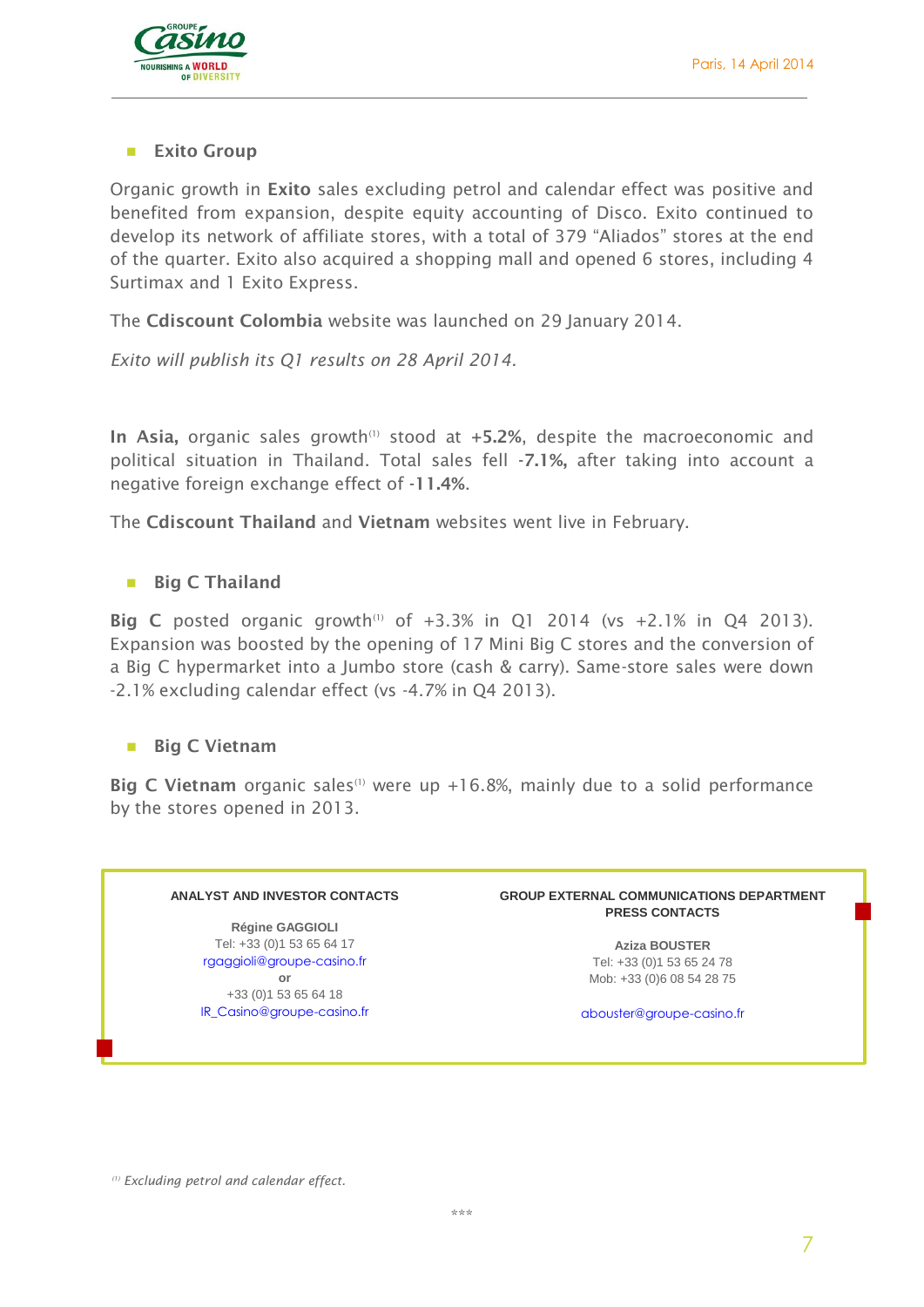

## **APPENDICES DETAILS AND SALES EVOLUTION**

2013 net sales presented below (« Q1 2013 adjusted ») were restated from retrospective application of IFRS 11 eliminating 2013 proportional consolidation. The Group's joint-ventures are now accounted in equity. The main companies impacted by retrospective application of IFRS 11 and now accounted in equity are:

- In France : Monoprix in Q1 2013, Geimex (Leader Price brand at international) in Q1 2013 and Q1 2014
- In Uruguay : Disco in Q1 2013 and Q1 2014

Q1 2013 restated net sales presented below reduces of €584M compared to published 2013, mainly for €504M for Monoprix, the difference of €79M mainly related to Disco and Geimex

# **2013 SALES ADJUSTED FOR IMPACT OF RETROSPECTIVE APPLICATION OF IFRS 11 AND 2014/2013 CHANGES ADJUSTED**

| In $\epsilon$ m                    | Q1 2013<br>published | Q1 2013<br>adjusted <sup>(2)</sup> | Q1 2014  | <b>Changes Q1</b><br>2014/Q1 2013<br>adjusted |
|------------------------------------|----------------------|------------------------------------|----------|-----------------------------------------------|
|                                    |                      |                                    |          | <b>Total growth</b>                           |
| <b>Total continuing activities</b> | 11,681.2             | 11,097.5                           | 11,295.4 | $+1,8%$                                       |
| <b>France</b>                      | 4,314.7              | 3,789.4                            | 4,674.2  | $+23,4%$                                      |
| o/w Géant Casino<br>hypermarkets   | 1,122.3              | 1,122.7                            | 1,094.7  | $-2.5%$                                       |
| o/w Casino supermarkets            | 821.1                | 821.5                              | 786.2    | $-4.3%$                                       |
| o/w Proximity stores               | 340.7                | 340                                | 318.8    | $-6.2%$                                       |
| o/w Franprix - Leader<br>Price     | 1,078.9              | 1,057.4                            | 1,031.7  | $-2.4%$                                       |
| o/w Monoprix                       | 504.5                | $\Omega$                           | 1,010.5  | n/a                                           |
| o/w Cdiscount and<br>Monshowroom   | 337.2                | 337.2                              | 357.7    | $+6.1%$                                       |
| o/w Mercialys                      | 32.8                 | 32.9                               | $\Omega$ | n.S.                                          |
| International                      | 7,366.4              | 7,308.2                            | 6,621.3  | $-9.4%$                                       |
| Latin America                      | 6,257.4              | 6,199.1                            | 5,585.4  | $-9.9%$                                       |
| Asia                               | 895.6                | 895.6                              | 832.0    | $-7.1%$                                       |
| Other sectors                      | 213.5                | 213.5                              | 203.8    | $-4.5%$                                       |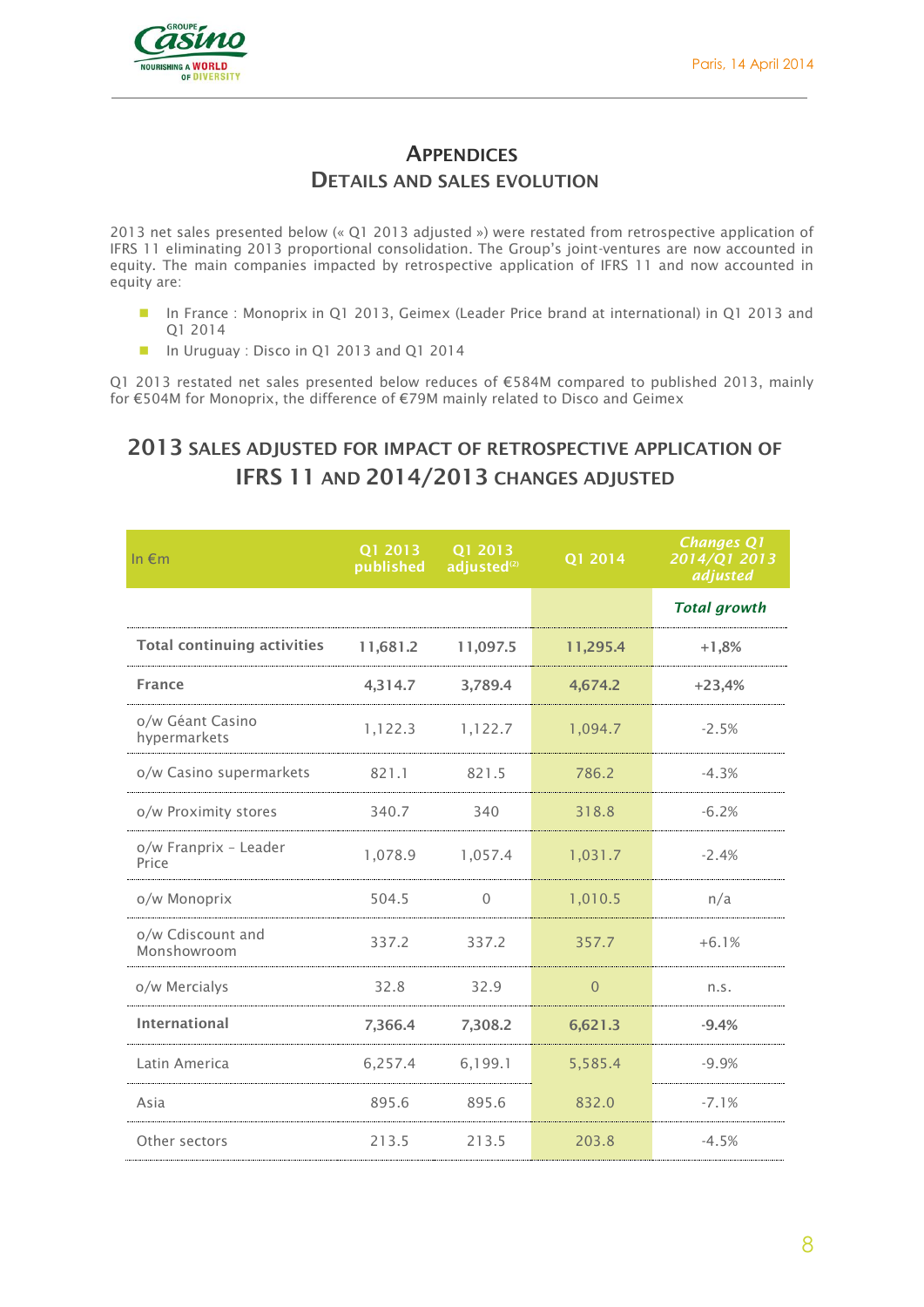

## **MAIN CHANGES IN THE SCOPE OF CONSOLIDATION**

- Full consolidation of Monoprix as of 5 April 2013
- **Deconsolidation of Mercialys as of the 21 June 2013 Shareholders' Meeting during which the** loss of Casino's controlling interest was established. As of this date, earnings have been accounted for under the equity method.
- Full consolidation of Monshowroom as of 2 September 2013

Main changes in scope within the Franprix-Leader Price group in France following the integrations of regional networks:

- Full consolidation of the DSO as of 1 February 2013
- Full consolidation of CAFIGE as of 1 February 2013
- Full consolidation of GUERIN as of 30 June 2013
- Full consolidation of NORMA stores as of 31 July 2013
- Full consolidation of the MUTANT as of 8 March 2014
- Deconsolidation of Volta 10 as of 30 September 2013

Moreover, the change in GPA's percentage interest in Viavarejo, which declined from 52.4% to 43.3% at end-December 2013, without a change in control, has no impact on consolidated sales.

Similarly, the change in CBD's percentage interest in Nova.com in 2013, which increased from 43.9% to 52.3%, and in Viavarejo's percentage interest in Nova.com, which declined from 50.1% to 44.1%, has no impact on consolidated sales.

#### **EXCHANGE RATES**

| Average exchange rates      | Q1 2013 | Q1 2014 | Change   |
|-----------------------------|---------|---------|----------|
| Argentina (EUR/ARS)         | 6.6187  | 10.3805 | $-36.2%$ |
| Uruguay (EUR/UYP)           | 25.3291 | 30.2755 | $-16.3%$ |
| Thailand (EUR/THB)          | 39.3425 | 44.7221 | $-12%$   |
| Vietnam (EUR/VND) (x 1000)  | 27.4961 | 28,8132 | $-4.6%$  |
| Colombia (EUR/COP) (x 1000) | 2.3651  | 2.7477  | $-13.9%$ |
| Brazil (EUR/BRL)            | 2.6347  | 3.2400  | $-18.7%$ |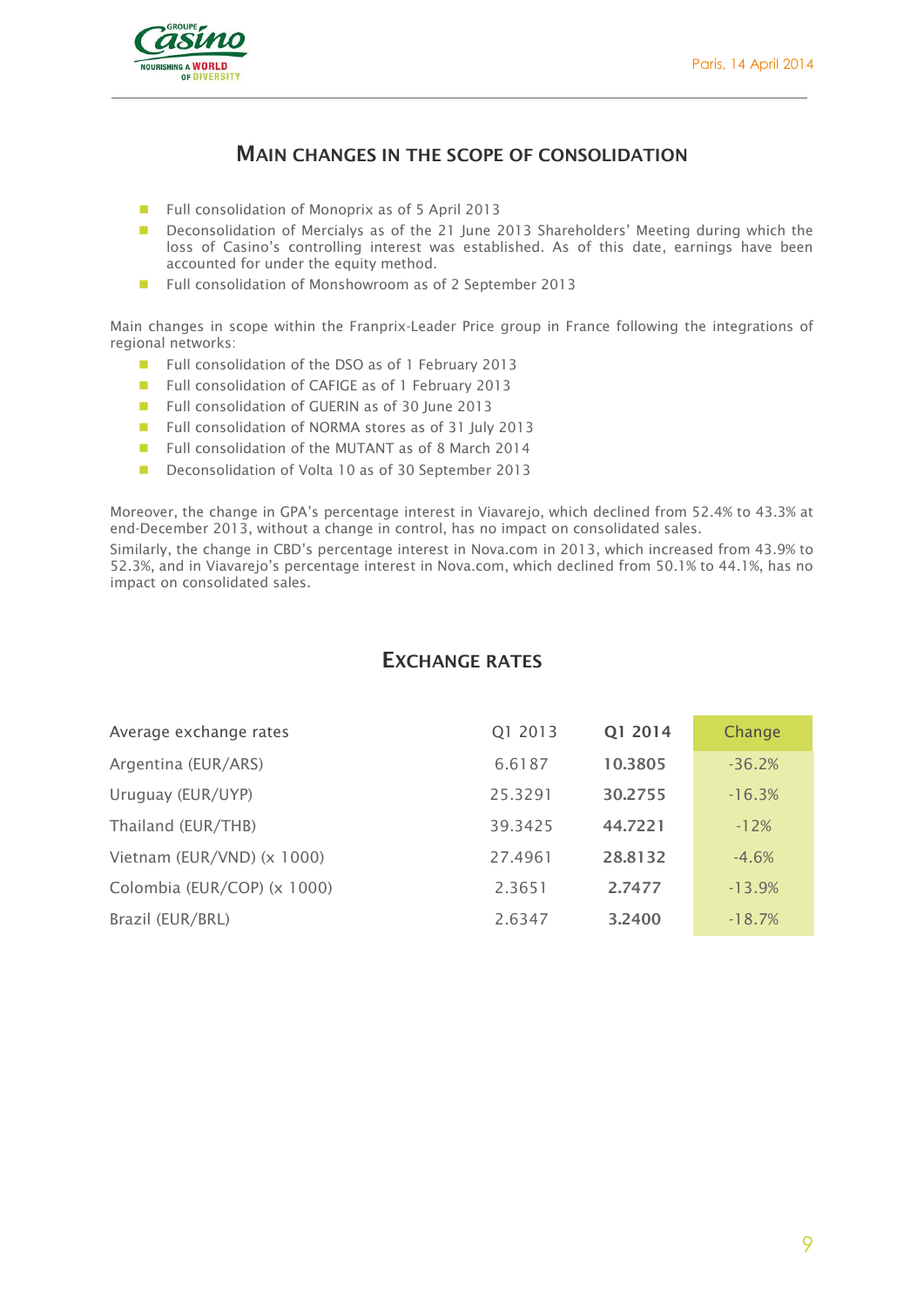

# **PERIOD-END STORE NETWORK: FRANCE**

| <b>France</b>                                                                                                 | 31 March 2013 | 31 Dec. 2013 | 31 March 2014  |
|---------------------------------------------------------------------------------------------------------------|---------------|--------------|----------------|
| Géant Casino hypermarkets                                                                                     | 126           | 126          | 126            |
| Of which French Affiliates                                                                                    | 9             | 7            | $\overline{7}$ |
| <b>International Affiliates</b>                                                                               | 7             | 9            | $\overline{9}$ |
| + service stations                                                                                            | 97            | 97           | 97             |
| Casino supermarkets                                                                                           | 446           | 444          | 444            |
| Of which French Franchise Affiliates                                                                          | 61            | 60           | 58             |
| <b>International Franchise Affiliates</b>                                                                     | 39            | 34           | 34             |
| + service stations                                                                                            | 173           | 176          | 176            |
| Franprix supermarkets                                                                                         | 875           | 885          | 882            |
| Of which Franchise outlets                                                                                    | 347           | 344          | 340            |
| Monoprix supermarkets                                                                                         | 555           | 584          | 593            |
| Of which Franchise outlets/Affiliates                                                                         | 143           | 162          | 172            |
| Naturalia                                                                                                     | $77*$         | $77*$        | 78             |
| Naturalia Franchise outlets                                                                                   |               |              |                |
| <b>Leader Price</b>                                                                                           | 600           | 619          | 673            |
| Of which Franchise outlets                                                                                    | 149           | 120          | 129            |
| Total supermarkets and discount stores                                                                        | 2,476         | 2,532        | 2,592          |
| Of which Franchise outlets/Stores operated<br>under business leases                                           | 739           | 721          | 734            |
| <b>PROXIMITY</b>                                                                                              | 6,486         | 7,347        | 7,147          |
| Of which Franchise outlets (Spar, vival,<br>service stations, Sherpa, etc.), retail<br>outlets and Affiliates | 4,664         | 5,642        | 5 4 5 8        |
| Other businesses (Cafeterias, Drive, etc.)                                                                    | 459           | 512          | 534            |
| <b>TOTAL France (excluding service stations)</b>                                                              | 9,547         | 10,517       | 10,399         |

*\* including 3 Serpent Vert stores now shown as Naturalia*